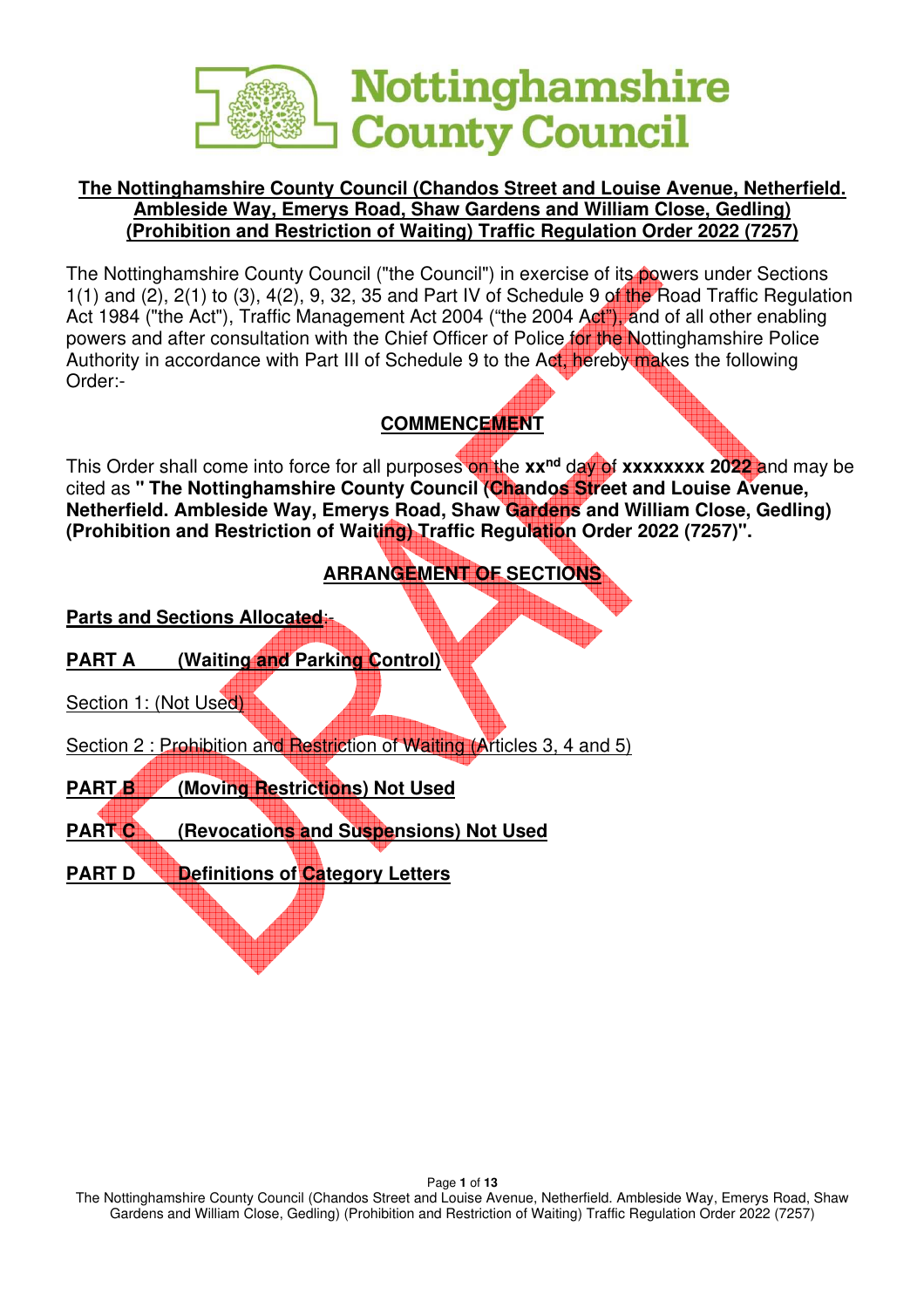#### **GENERAL**

- G1. All lengths of road specified in this Order are lengths of road in the Borough of Gedling in the County of Nottinghamshire.
- G2. The prohibitions and restrictions imposed by this Order shall be in addition to and not in derogation of any restriction or requirement imposed by any regulations made or having effect as if made under the Act as amended aforesaid or by or under any other enactment.
- G3. Any reference in this Order to any enactment shall be construed as a reference to that enactment as amended by any subsequent enactment.
- G4. In this Order, where the context requires, the singular shall be interpreted as being the plural and vice versa.
- G5. In this Order headings are included for ease of reference only and shall not affect the interpretation or construction of the Order.

#### **Definitions:-**

In this Order the following words and phrases (where used) have the meanings ascribed to them as follows:-

- D1. "At Any Time" means all days and all hours.
- D2. "Bank Holiday" has the same meaning as described in the Banking and Financial Dealings Act 1971. The first Monday of May shall be treated as if it were a Bank Holiday for the purposes of this Order.
- D3. "Bus" has the same meaning as in Schedule 1 Regulation 2 of the Traffic Signs Regulations.
- D4. **"Bus Lane" means any length of road specified in this Order and bounded by delineating** road markings, prescribed under Regulations for use as a Bus Lane.
- D5. "Bus Stop Area" means any area of carriageway of a road (which is specified and intended for the waiting of a local bus) which is comprised within and indicated by a road marking complying with either diagram 1025.1, 1025.3 or 1025.4 in Schedule 7 to the Traffic Signs Regulations.
- D6. "Bus Stop Clearway Hours" means the hours specified in each relevant Schedule in relation to a length of road.
- D7. "Carriageway" means a way constituting or comprised in a highway being a way (other than a cycle track) over which the public have a right of way for the passage of vehicles.
- D8. "CEO" means Civil Enforcement Officer which has the same meaning as in Section 76 of the 2004 Act.

Page **2** of **13** 

The Nottinghamshire County Council (Chandos Street and Louise Avenue, Netherfield. Ambleside Way, Emerys Road, Shaw Gardens and William Close, Gedling) (Prohibition and Restriction of Waiting) Traffic Regulation Order 2022 (7257)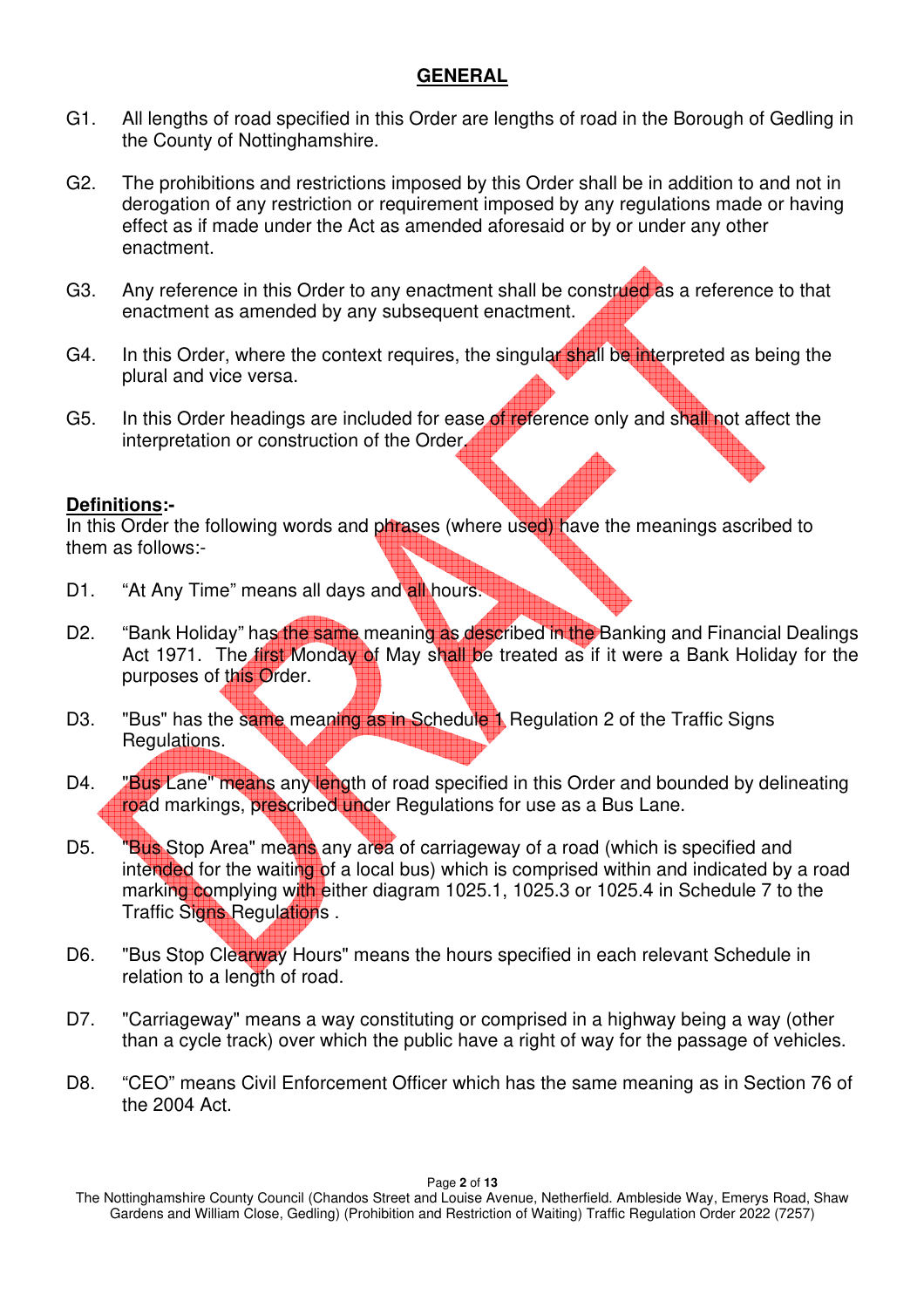- D9. "Cycle Lane" has the same meaning as in Schedule 1 Regulation 2 of the Traffic Signs Regulations.
- D10. "Day Access Permit" means a vehicle in respect of which a permit has been issued under established criteria governing the issue of the aforesaid permit and as amended from time to time.
- D11. "Director" means the Nottinghamshire County Council's Corporate Director of Place.
- D12. (a) "Disabled Person's Vehicle" means a vehicle displaying a Disabled Persons' Badge in a relevant position. (b) "Disabled Persons' Badge" has the same meaning as in The Local Authorities' Traffic Orders (Exemptions for Disabled Persons) (England) Regulations 2000.
- D13. "Doctor Parking Permit" means a valid permit issued for use within the relevant Doctor Parking Place.
- D14. "Doctor Parking Place" means a parking place (specified in Schedule 3 to Part A, of this Order) which may only be used by a vehicle displaying a Doctor Parking Permit.
- D15. "Driver" in relation to a vehicle waiting in a parking place means:-(a) The person driving the motor vehicle at the time it was left in the parking place or

(b) where the vehicle is a pedal cycle, the person (being a user) riding, pushing by hand or otherwise in charge of the pedal cycle at the time it was left in the parking place.

(c) Where a separate person acts as steersman of a motor vehicle, includes that person as well as any other person engaged in the driving of the vehicle, and "drive" and "driving" shall be construed accordingly and that if such person contravenes this Order, that person shall be treated as the owner.

- D16. "Dual Purpose Vehicle" has the same meaning as in Regulation 3(1) of the Motor Vehicles (Construction and Use) Regulations 1986.
- D17. "EVENT DAY" means a day on which an event is taking place at Nottingham Forest Football Club and authorisation for operation of restrictions has been granted by the Traffic Authority, and that day is displayed on Zone Entry Signs.
- D18. "Goods" includes postal packets of any description.
- D19. "Goods Vehicle" has the same meaning as in Regulation 3(1) of the Motor Vehicles (Construction and Use) Regulations 1986.
- D20. "Junction" means (in the Schedules to this Order) for measurement purposes only: The point where the prolongation of two kerblines intersect (measurements are taken along the line of kerb for the said length of road unless otherwise stated).
- D21. "Lay-By" means any area of carriageway intended for the waiting of vehicles and lying at the side of the road and bounded partly by a traffic sign of the type shown in Diagram

Page **3** of **13** 

The Nottinghamshire County Council (Chandos Street and Louise Avenue, Netherfield. Ambleside Way, Emerys Road, Shaw Gardens and William Close, Gedling) (Prohibition and Restriction of Waiting) Traffic Regulation Order 2022 (7257)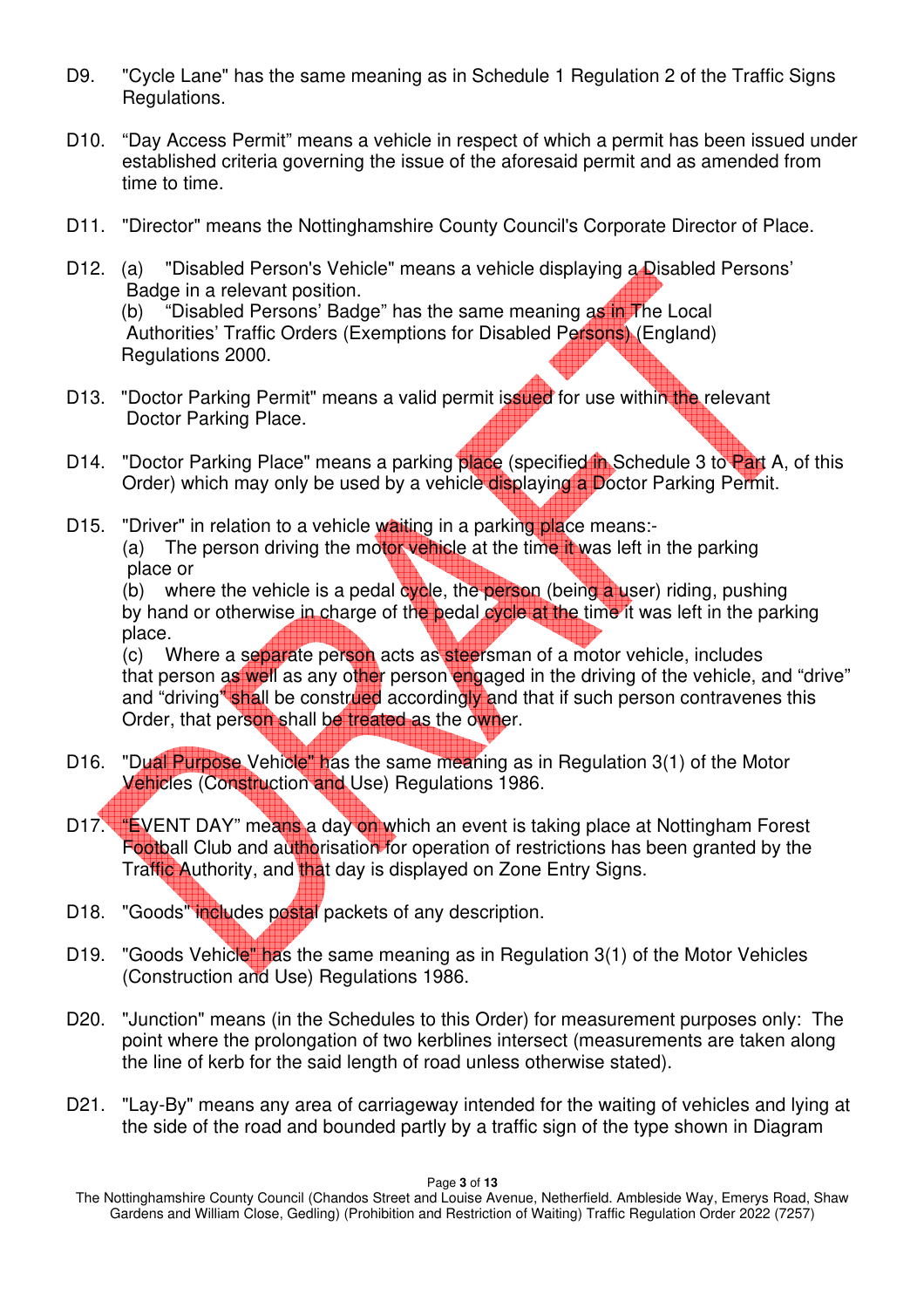1010 of the Traffic Signs Regulations and partly by the outer edge of that carriageway on the same side of the road as that on which the sign is placed.

- D22. "Loading Vehicle" means a vehicle whilst being used in a length of road to enable goods to be loaded or unloaded provided that when the aforementioned purposes have been completed, the vehicle must immediately proceed out of that length of road.
- D23. "Local Bus" has the same meaning as in Schedule 1 Regulation 2 of the Traffic Signs Regulations.
- D24. "Main Carriageway" means any carriageway used primarily by through traffic, includes any carriageway of a slip road, but excludes any lay-by.
- D25. "Motor Cycle" has the same meaning as in Section 136 of the Act.
- D26. "Motor Vehicle" has the same meaning as in Section 136 of the Act.
- D27. "Non Event Day" means any day other than an Event Day.
- D28. "One-Way Street" means a road in which vehicles are prohibited at all times from proceeding in any other than one direction.
- D29. "Owner" in relation to a vehicle, means the registered keeper of that vehicle namely the person for the time being shown on the register as registered keeper in the register kept in accordance with Section 21 of the Vehicle Excise and Registration Act 1994.
- D30. "Parking Disc" has the same meaning as in The Local Authorities' Traffic Orders (Exemptions for Disabled Persons) (England) Regulations 2000.
- D31. "Parking Place" means (subject to Section 3 of Part A of this Order) any area of road authorised by this Order to be used as a parking place.
- D32. "Passenger Vehicle" means a motor vehicle other than a motor cycle constructed solely for the carriage of passengers and their effects and adapted to carry not more than 8 passengers exclusive of the driver, and not drawing a trailer.
- D33. "Pedal Cycle" means a cycle (which has the same meaning as that ascribed to it in Section 192 of the Road Traffic Act 1988).
- D34. "Pedestrian Crossing" means a crossing for pedestrians established:-
	- (a) by a **local authority under Section 23 of the Act**, or

(b) by the Secretary of State in the discharge of the duty imposed on him by Section 24 of the Act.

- D35. "Police Vehicle" means a vehicle being used for police purposes or operating under the instructions of a Chief Officer of Police for Nottinghamshire Police Authority.
- D36. "Prescribed Hours" has the meanings ascribed in each particular Part of this Order and shall be construed accordingly.

Page **4** of **13** 

The Nottinghamshire County Council (Chandos Street and Louise Avenue, Netherfield. Ambleside Way, Emerys Road, Shaw Gardens and William Close, Gedling) (Prohibition and Restriction of Waiting) Traffic Regulation Order 2022 (7257)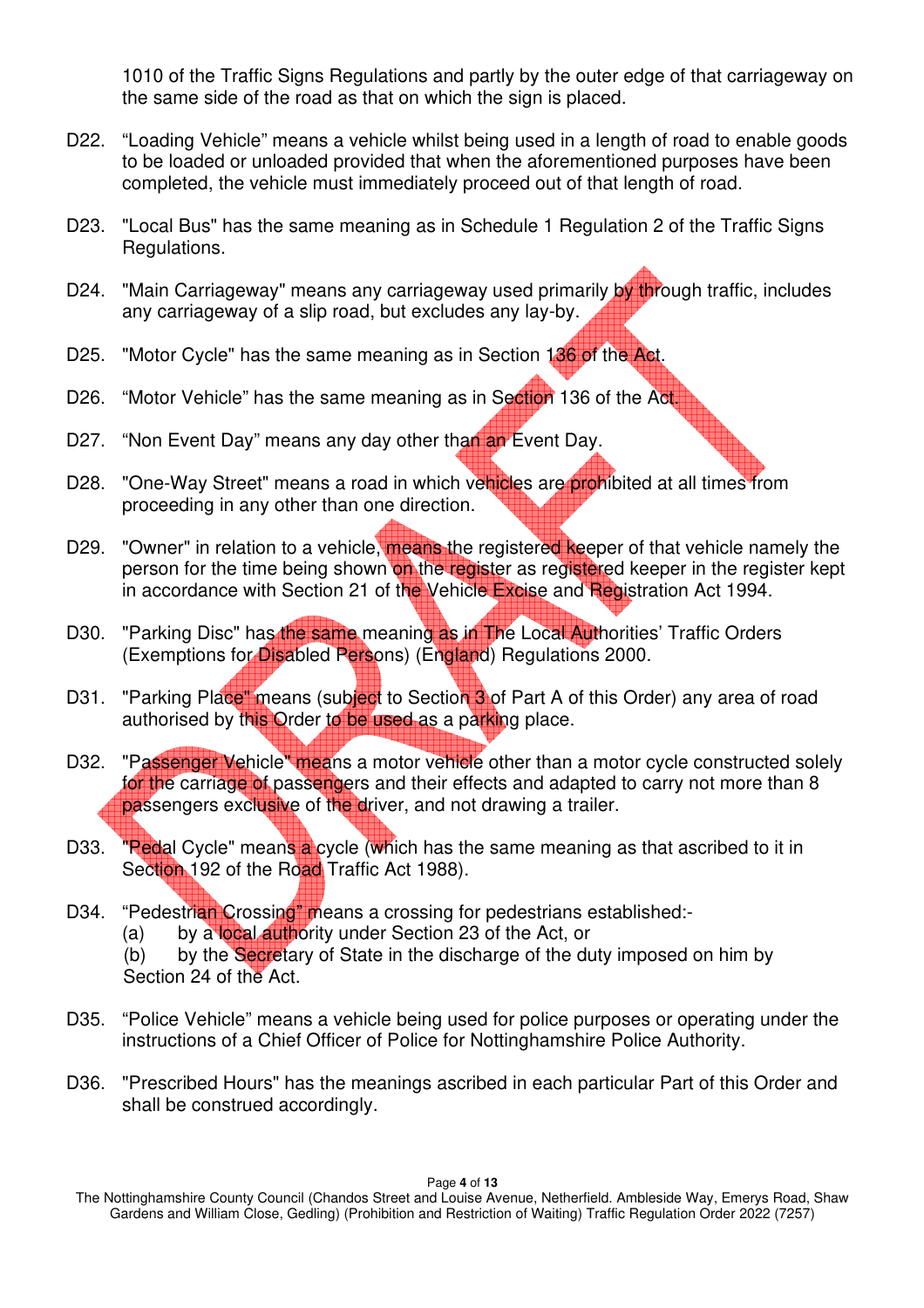- D37. "Private Hire Vehicle" means a vehicle which has been issued a licence under The Local Government (Miscellaneous Provisions) Act 1976.
- D38. "Public Holidays" being Christmas Day, Good Friday and any Bank Holiday.
- D39. "Relevant Position"

(1) In relation to the display of Disabled Person's Badge, has the same meaning as that ascribed to it in The Local Authorities Traffic Orders (Exemptions for Disabled Persons) (England) Regulations 2000.

(2) In relation to a permit or authorisation, means the front nearside of the vehicle so that all the particulars are readily visible from the front nearside of the vehicle.

D40. "Resident"

 $(1)$  In Part A of this Order means a person whose usual place of abode is premises the postal address of which is in any road or part of a road being a part of a controlled zone described in Schedule 1 to Part A or this Order, or any person deemed to be a resident by the Council.

(2) In Part A of this Order means a person whose usual place of abode is premises the postal address of which is in any road or part of a road specified in Schedule 5 to Part A of this Order, or any person deemed to be a resident by the Council.

- D41. "Residents' Permit" means a permit issued under the provisions of Article 19 of Part A of this Order.
- D42. "Residents' Permit Holder" means a person to whom a permit has been issued under the provisions of Article 19 of Part A of this Order.
- D43. "Residents' Parking Place" means any part of a road specified in Article 17 of Part A of this Order.
- D44. "Residents' Parking Space" means a space in a Residents' Parking Place which is provided for the leaving of a vehicle of the classes specified in Article 20 of Part A of this Order.
- D45. "Residents' Visitors Parking Permit" means a permit issued, under the provisions of Article 11 of Part A of this Order.
- D46. "Residents' Visitors Parking Permit Holder" means a person to whom a permit has been issued under the provisions of Article 19 of Part A of this Order.
- D47. "Restricted Road" means any road or part of a road specified in Schedule 1 to Part A of this Order.
- D48. "Road Marking" has the same meaning as in the Traffic Signs Regulations.
- D49. "Solo Motor Cycle" has the same meaning as in the Traffic Signs Regulations.
- D50. "Special Access Permit Holders' Vehicles" means a vehicle in respect of which a permit has been issued under established criteria governing the issue of such permits (in

Page **5** of **13** 

The Nottinghamshire County Council (Chandos Street and Louise Avenue, Netherfield. Ambleside Way, Emerys Road, Shaw Gardens and William Close, Gedling) (Prohibition and Restriction of Waiting) Traffic Regulation Order 2022 (7257)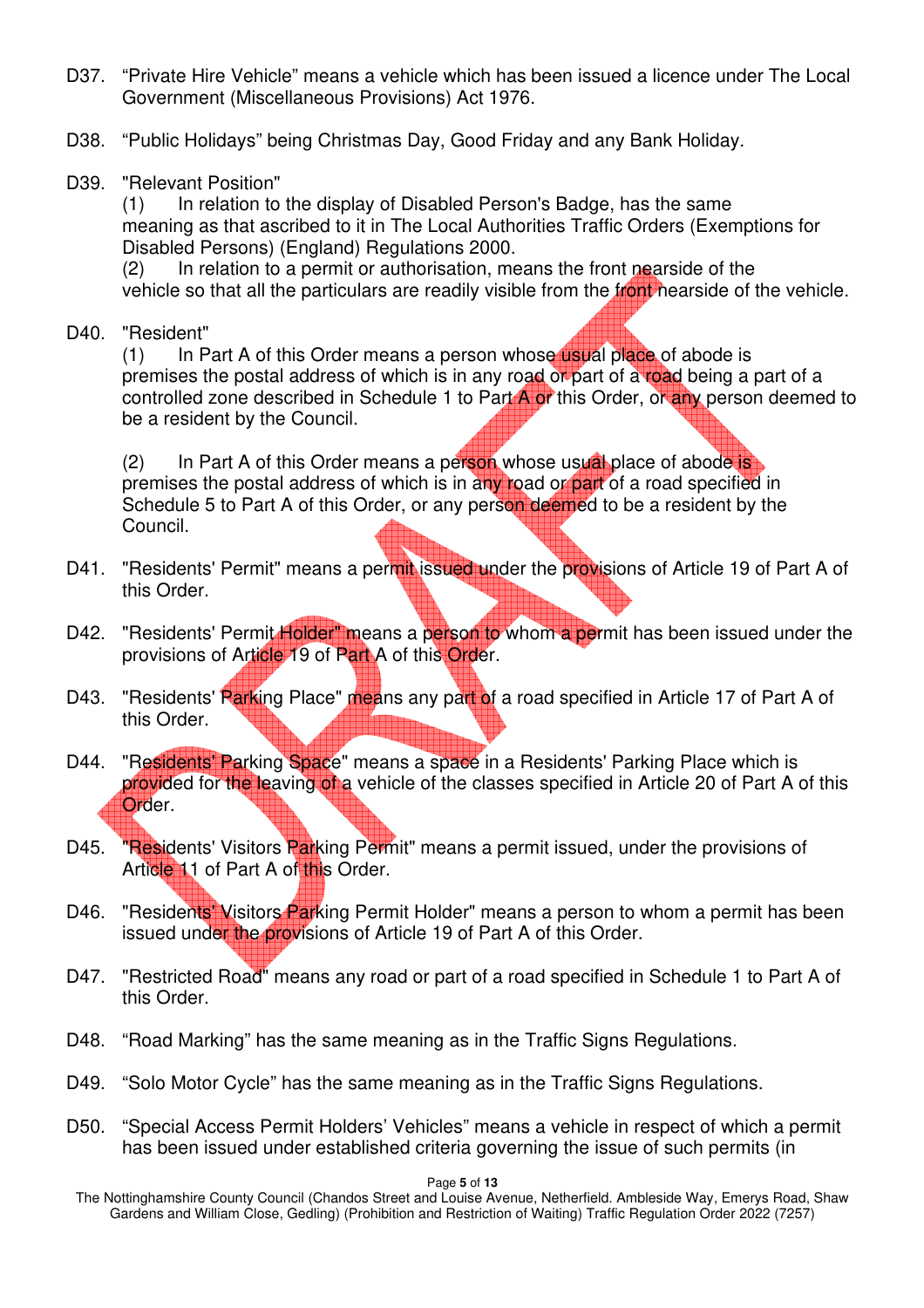respect of persons having particular mobility difficulties) as determined by the Director and as amended from time to time.

- D51. "Taxi" means in England and Wales, a vehicle licensed under Section 37 of the Town Police Clauses Act 1847.
- D52. "Taxi Clearway Hours" means the hours specified in each relevant Schedule in relation to a length of road and where days are specified they are inclusive days.
- D53. "Taxi Rank" means an area of carriageway reserved for use by taxis waiting to pick up passengers.
- D54. "Traffic Sign" means a sign of any size, colour and type prescribed or authorised under, or having effect as though prescribed or authorised under, Section 64 of the Act.
- D55. "Traffic Signs Regulations" means the Traffic Signs Regulations and General Directions 2016, as amended from time to time.
- D56. "Tramcar" means any vehicle (whether or not used for the carriage of passengers) carried on flanged wheels on any railway forming part of the light rapid transport system as defined in section 2 of the Greater Nottingham Light Rapid Transit Act 1994.
- D57. "Tram Gate" shall have the same meaning as "Bus Lane".
- D58. "Transition Point" means the junction between Highway and land which is not Highway.
- D59. "Verge" means any part of a road which is not a carriageway or a footway.
- D60. "Virtual Parking Permit" means an electronic record of Parking Permit or Dispensation Permit of any kind, issued and confirmed by Nottinghamshire County Council.

#### **Notes:-**

- N1. In this Order all times and days are inclusive.
- N2. In the Schedules to this Order, each length of road specified in Column 2 and itemised by number in Column 1 shall be related only to the specified instructions, times and exemptions (given under Columns 3, 4, 5 and 6) relating to that number.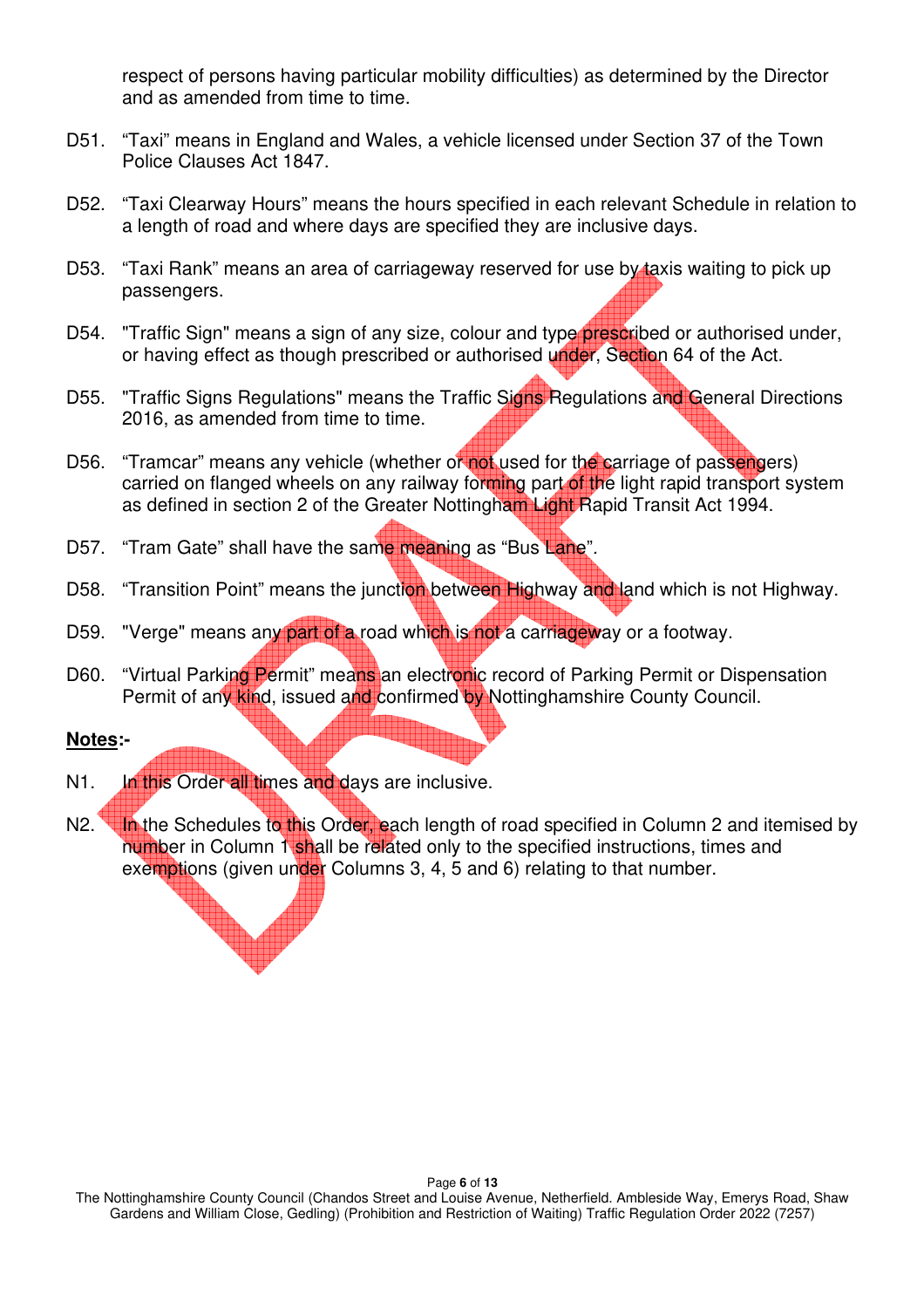### **PART A**

#### **PART A SECTION 1 : CONTROLLED PARKING ZONES, RESIDENTS' CONTROLLED ZONE AND PRESCRIBED HOURS (**Not Used in this Order)

### **PART A SECTION 2 : PROHIBITION OF WAITING**

3. (1) Save as provided in this Article, no person shall, except with the permission of a Police Constable in uniform or a CEO, cause or permit any vehicle to wait in any of the lengths of road specified in Column 2 of Schedule 2 to Part A of this Order during the times specified in relation to each length of road, in Column 3.

(2) Nothing in paragraph (1) of this Article shall apply to any vehicle which is of one or more of the categories specified, in Column 4 of Schedule 2 to Part A of this Order, in relation to each length of road specified in Column 2 of the said Schedule.

- $(3)$  Nothing in paragraph  $(1)$  of this Article shall apply to:-
	- (i) An authorised Hackney Carriage Stand, or
	- (ii) A Taxi Rank during the Taxi Clearway Hours, or
	- (iii) A Disabled Persons Parking Place, or
	- (iv) A Doctor Parking Place, or
	- (v) A Pedal Cycle Parking Place, or
	- (vi) Any other Parking Place provided under the provisions of the Act, or
	- (vii) A Bus Stop Area during the Bus Stop Clearway Hours, or

(viii) The area of road within the limits of a Pedestrian Crossing (including its road markings)

- whilst the particular Place, Stand, Rank or Area
- (a) is delineated by the appropriate traffic signs and road markings, or
- (b) has current written authorisation.
- (4) Nothing in this paragraph (1) of this Article shall apply to any Local Bus waiting at any of the following points, being sites which have current written authorisation, in this respect, given by the Director:-
	- (i) Crew relief points;
	- (ii) Bus timing points;
	- (iii) Bus Stands;
	- (iv) Bus turning points; and
	- $(v)$  Bus termination points.
- 4. In Column 4 of Schedule 2 to Part A of this Order, the reference letters categorise and have the meanings hereunder ascribed to them in Part D of this Order.
- 5. In Article 4 of Part A of this Order "Authorised Vehicle" means :- Not Allocated.

## **PART B (not used)**

## **PART C (not used)**

Page **7** of **13** 

The Nottinghamshire County Council (Chandos Street and Louise Avenue, Netherfield. Ambleside Way, Emerys Road, Shaw Gardens and William Close, Gedling) (Prohibition and Restriction of Waiting) Traffic Regulation Order 2022 (7257)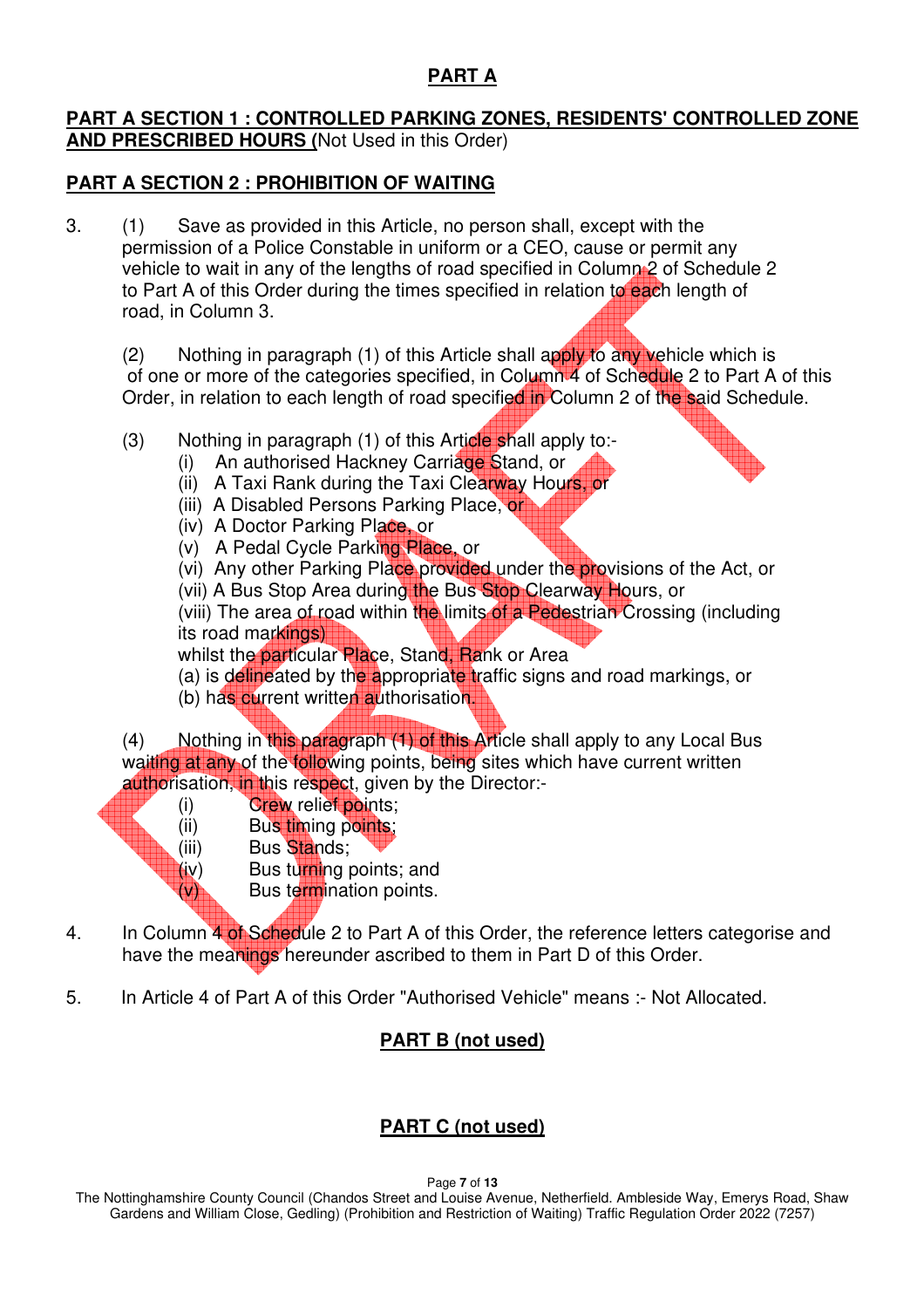### **PART D**

#### **Definitions of Category Letters**

In this Order, where specified in a Column of a Schedule to a Part to this Order the following reference letters categorise (where used) and have the meanings ascribed to them as follows:-

- "A" Means a vehicle which is being used to enable persons to board or alight from that vehicle.
- "B" Means any vehicle which is, if it cannot be used for such purposes in any other length of road, being used in connection with any building operation or demolition, the removal of any obstruction to traffic, the maintenance, improvement or reconstruction of any of the lengths of road so referred to, or the laying, erection, alteration or repair in or near any of the lengths of road of any Utility apparatus.
- "B1" Means any vehicle which is (if it cannot be used for such purposes in any other length of road) to be used in connection with the maintenance or other works of any railway level crossing which crosses the length of road referred to.
- "B2" Means a vehicle which is being used for the purpose of delivering or collecting postal packets as defined in Postal Services Act 2000.
- "C" Means any vehicle which is, if it cannot conveniently be used for such purposes in any other road, being used or is to be used in the service of a Local Authority in pursuance of statutory powers or duties.
- "D" Means a bus.
- "D1" Means a bus in a bus lane
- "D2" Means a Local Bus.
- "E" Means any vehicle being used for Police, Fire Brigade or Ambulance purposes.
- "F" Weans any vehicle being used to enable goods to be loaded on to or unloaded from the vehicle during times specified in Column 3 of the Schedule provided that this paragraph shall not apply during any times specified (in Column 5 of the Schedule) in relation to that length of road, unless the vehicle is being used (in a length of road which is not a cycle track) for the purpose of delivering or collecting postal packets as defined in the Postal Services Act 2000.
- "F1" Means any vehicle being used to take on petrol at a petrol station.
- "F2" Means any vehicle which is being used to enable goods to be loaded or unloaded at premises to which access may only be gained by proceeding in that length of road provided that when the aforementioned purposes have been completed the vehicle must immediately proceed out of that length of road or any vehicle which is being used to gain access to off-street garaging.
- "G" Means any vehicle which is a disabled person's vehicle which displays, in the

The Nottinghamshire County Council (Chandos Street and Louise Avenue, Netherfield. Ambleside Way, Emerys Road, Shaw Gardens and William Close, Gedling) (Prohibition and Restriction of Waiting) Traffic Regulation Order 2022 (7257)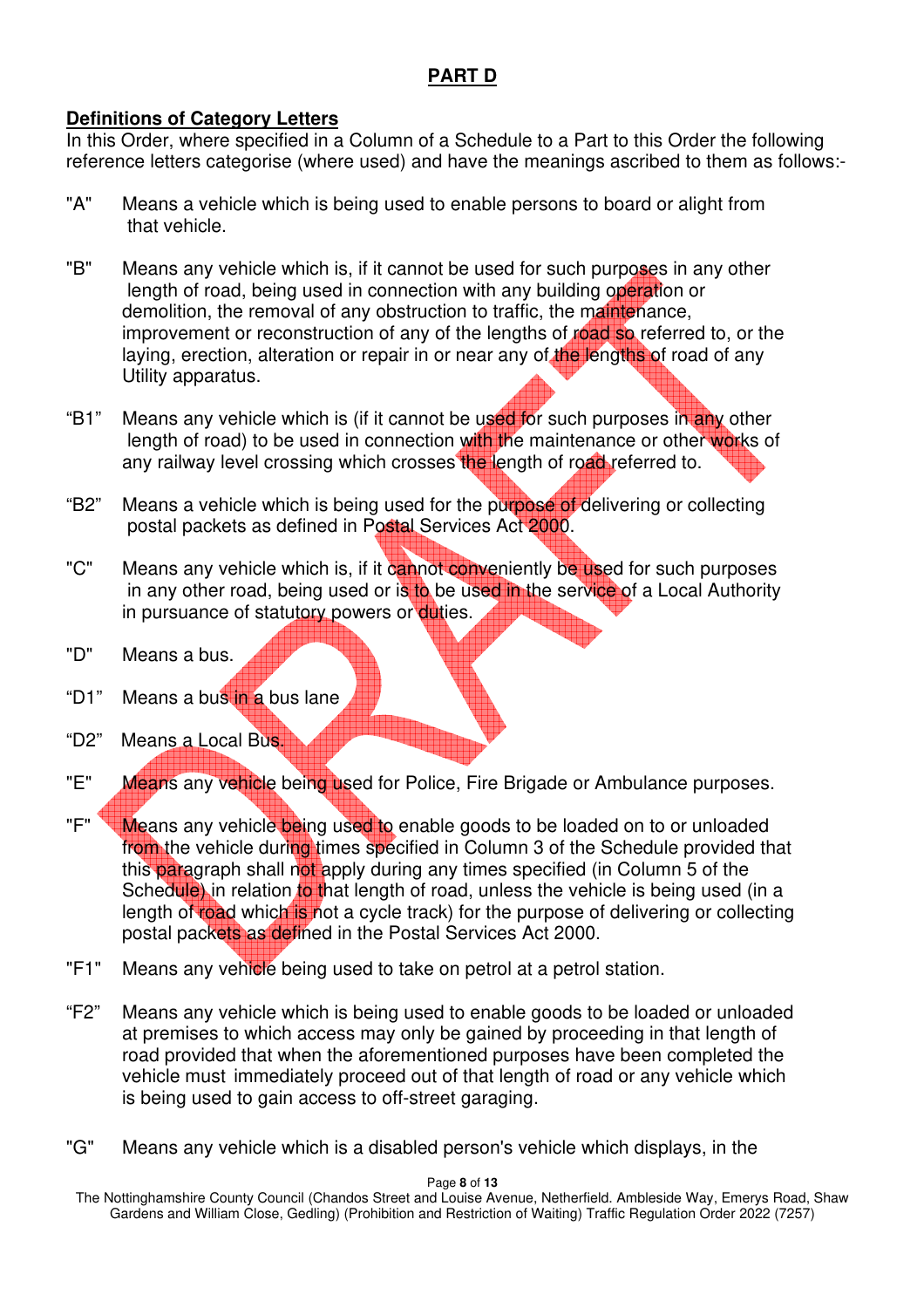relevant position, a disabled person's badge and a parking disc (on which the driver or person in charge of the vehicle has marked the time at which the period of waiting began) provided that the vehicle does not wait for a period exceeding 3 hours (not being a period separated by an interval of less than 1 hour from a previous period of waiting by the same vehicle on the same road) provided that where, in relation to the length of road, times are specified in Column 5 of the relevant Schedule, the vehicle does not wait in that length of road during those times.

- "I" Means any Vehicle in respect of which a current valid Dispensation Permit has been issued and is being used in accordance with the conditions of issue ALWAYS PROVIDED THAT this exemption shall not apply during any times specified in Column 5 of Schedule 2.
- "J" Means any vehicle, other than a privately owned vehicle, which is being used as an official vehicle for the purpose of a wedding or funeral at a Church or place or worship provided that where, in relation to a length of road, times are specified in Column 5 of the relevant Schedule, the vehicle does not wait in that length of road during those times.
- "N1" Means a licensed hackney carriage or a taxi.
- "P" Means an Authorised Vehicle.
- "R" Means any Vehicle in respect of which a current Restricted Access Permit has been issued and is being used in accordance with the conditions of issue.
- "S" Means a Special Access Permit Holder's vehicle which displays, in the relevant position, a disabled person's badge and a Special Access Permit (on which the driver or person in charge of the vehicle has marked the time at which the period of waiting began) provided that the vehicle does not wait for a period exceeding 3 hours (not being a period separated by an interval of less than 1 hour from a previous period of waiting by the same vehicle on the same length of road) provided that where, in relation to the length of road, times are specified in Column 5 of the relevant Schedule, the vehicle does not wait in that length of road during those times.
- "T1" Means a Tramcar.
- "T2" Means Tramway operator Vehicles undertaking essential maintenance of the Tramway system.
- "T3" Means Tramway operator Vehicles undertaking routine maintenance of the Tramway system.
- "V" Means any vehicle, being a purpose built or specially adapted security vehicle which by distinctive external marking s and/or trade signs may be easily identified as a security vehicle, operated by uniformed security personnel and which is being used for the purpose of delivery or collection of:
	- (i) bullion or
	- (Iii) substantial quantities of money in the form of cash or

Page **9** of **13** 

The Nottinghamshire County Council (Chandos Street and Louise Avenue, Netherfield. Ambleside Way, Emerys Road, Shaw Gardens and William Close, Gedling) (Prohibition and Restriction of Waiting) Traffic Regulation Order 2022 (7257)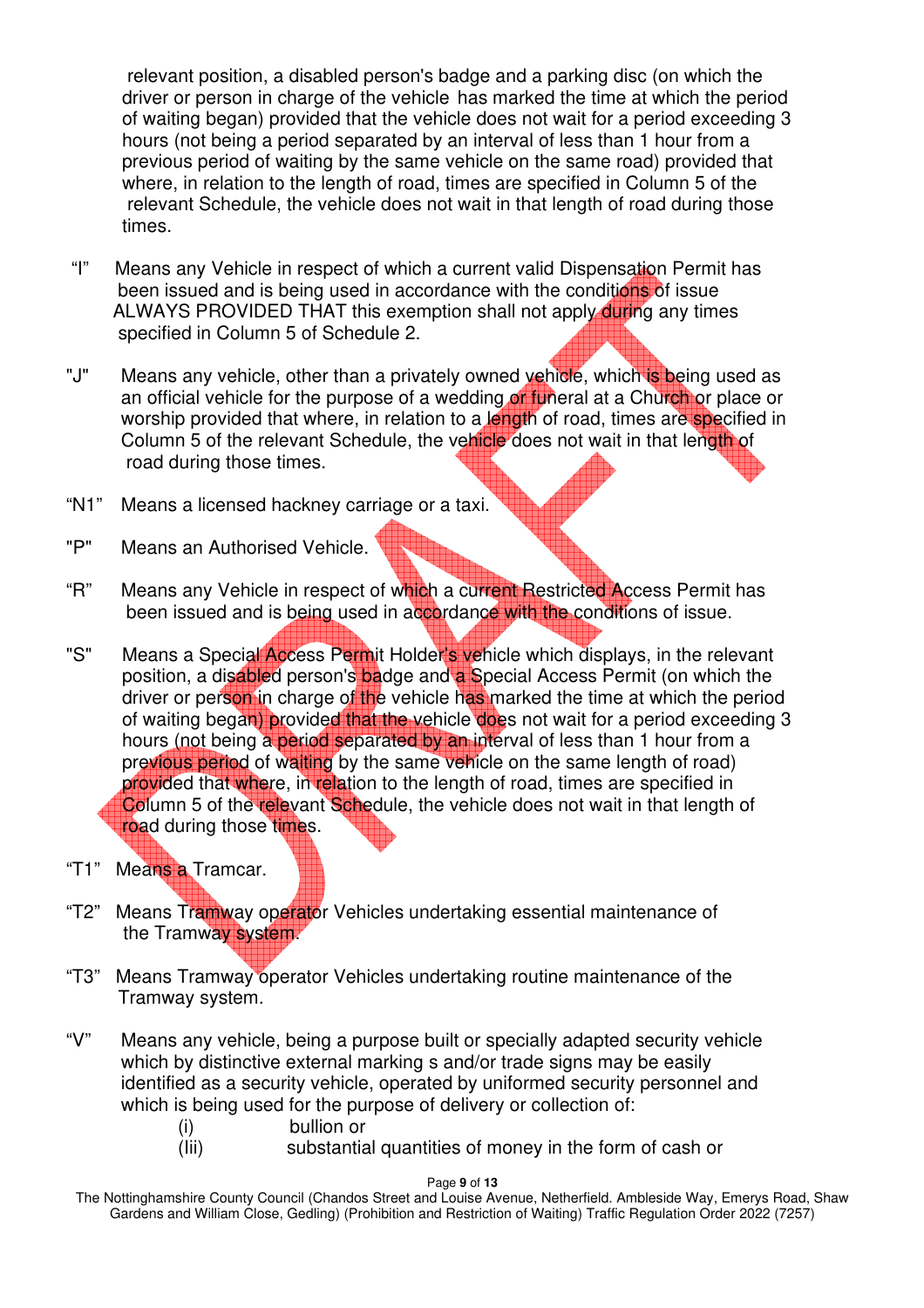- (iii) high value commodities.
- "W" Means any vehicle displaying a Day Access Permit authorised and issued by the Council or the Nottinghamshire Constabulary.
- "Y" Means a Private Hire Vehicle.



Page **10** of **13**  The Nottinghamshire County Council (Chandos Street and Louise Avenue, Netherfield. Ambleside Way, Emerys Road, Shaw Gardens and William Close, Gedling) (Prohibition and Restriction of Waiting) Traffic Regulation Order 2022 (7257)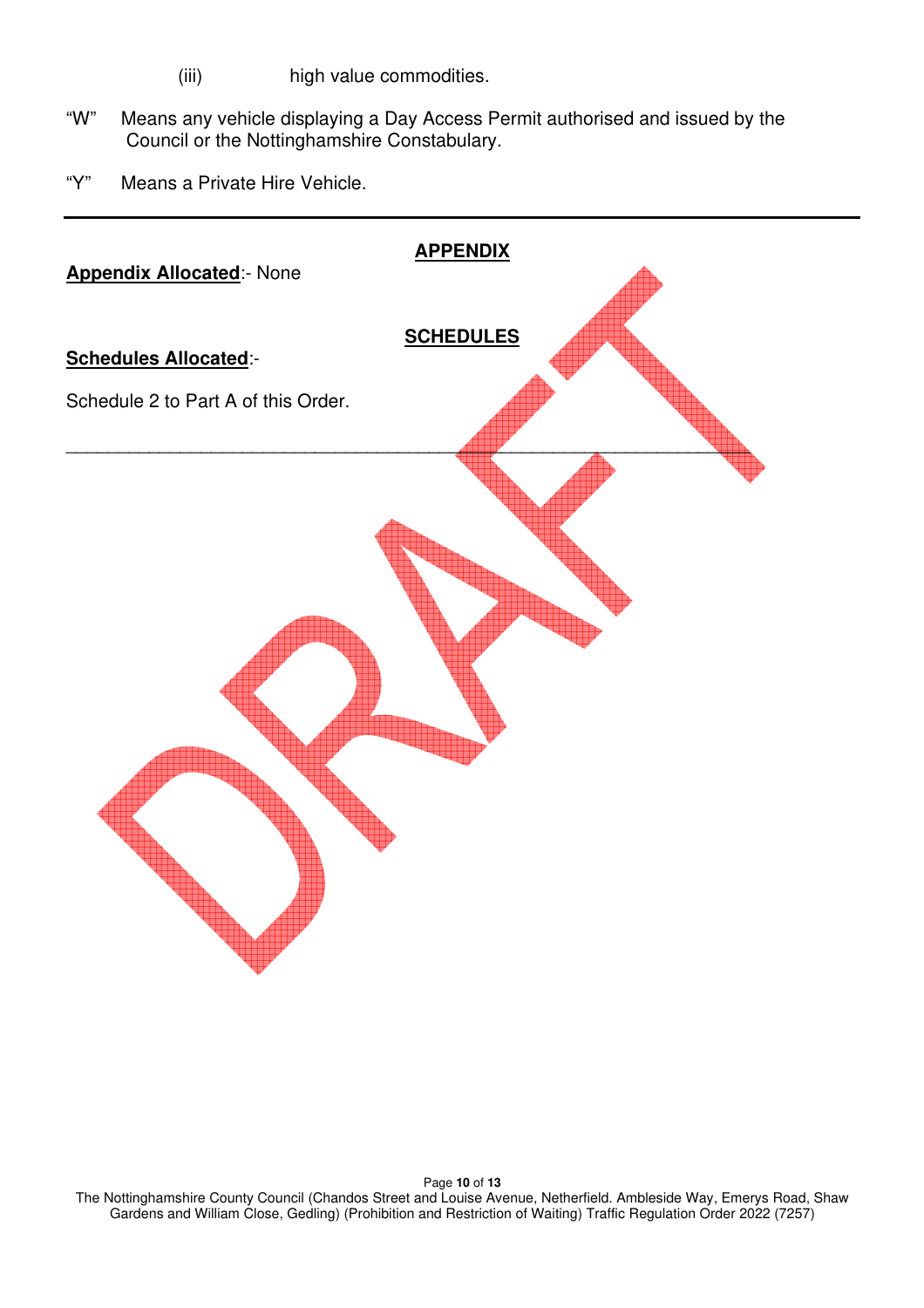#### **PART A SCHEDULE 2 PROHIBITIONS AND RESTRICTIONS OF WAITING**

| Column   | Column <sub>2</sub>                                                                                                                                                                                   | Column <sub>3</sub> | Column 4                               | Column 5          |
|----------|-------------------------------------------------------------------------------------------------------------------------------------------------------------------------------------------------------|---------------------|----------------------------------------|-------------------|
| Item No. | <b>Length of Road</b>                                                                                                                                                                                 | <b>Duration</b>     | <b>Exemptions</b><br><b>Time Other</b> | <b>No Loading</b> |
| 1.       | <b>AMBLESIDE WAY (GEDLING)</b><br>(the north-east side)                                                                                                                                               |                     |                                        |                   |
| (i)      | from its junction with Emerys Road in a south-<br>easterly direction for a distance of 10 metres.                                                                                                     | At any time         | <b>ABCEFG</b>                          |                   |
| 2.       | <b>AMBLESIDE WAY (GEDLING)</b><br>(the south-west side)                                                                                                                                               |                     |                                        |                   |
| (i)      | from its junction with Emerys Road in a south-<br>easterly direction for a distance of 10 metres.                                                                                                     | At any time         | <b>ABCEFG</b>                          |                   |
| 3.       | <b>CHANDOS STREET (NETHERFIELD)</b><br>(the north-west side)                                                                                                                                          |                     |                                        |                   |
| (i)      | from a point 10 metres south-west of its junction with<br>Louise Avenue in a north-easterly direction to a point<br>10 metres north-east of the same junction.                                        | At any time         | <b>ABCEFG</b>                          |                   |
| 4.       | <b>EMERYS ROAD (GEDLING)</b><br>(the north-west side)                                                                                                                                                 |                     |                                        |                   |
| (i)      | from a point 10 metres south-west of its junction with<br>Shaw Gardens in a north-easterly direction to a point<br>10 metres north-east of the same junction.                                         | At any time         | <b>ABCEFG</b>                          |                   |
| 5.       | <b>EMERYS ROAD (GEDLING)</b><br>(the south-east side)                                                                                                                                                 |                     |                                        |                   |
| (i)      | from a point 10 metres south-west of its junction with<br>Ambleside Way in a north-easterly direction to a<br>point 10 metres north-east of the same junction.                                        | At any time         | <b>ABCEFG</b>                          |                   |
| (i)      | from a point 10 metres south-west of its junction with<br>William Close in a north-easterly direction to a point<br>10 metres north-east of the same junction.                                        | At any time         | <b>ABCEFG</b>                          |                   |
| (iii)    | from a point 10 metres south-west of its junction with<br>the cul-de-sac serving No.s 57 to 75 Emerys Road in<br>a north-easterly direction to a point 10 metres north-<br>east of the same junction. | At any time         | <b>ABCEFG</b>                          |                   |
| (iv)     | from a point 10 metres south-west of its junction with<br>the cul-de-sac serving No.s 37 to 55 Emerys Road in<br>a north-easterly direction to a point 10 metres north-<br>east of the same junction. | At any time         | <b>ABCEFG</b>                          |                   |
| (v)      | from a point 10 metres south-west of its junction with<br>the cul-de-sac serving No.s 17 to 35 Emerys Road in<br>a north-easterly direction to a point 10 metres north-<br>east of the same junction. | At any time         | <b>ABCEFG</b>                          |                   |

Page **11** of **13** 

The Nottinghamshire County Council (Chandos Street and Louise Avenue, Netherfield. Ambleside Way, Emerys Road, Shaw Gardens and William Close, Gedling) (Prohibition and Restriction of Waiting) Traffic Regulation Order 2022 (7257)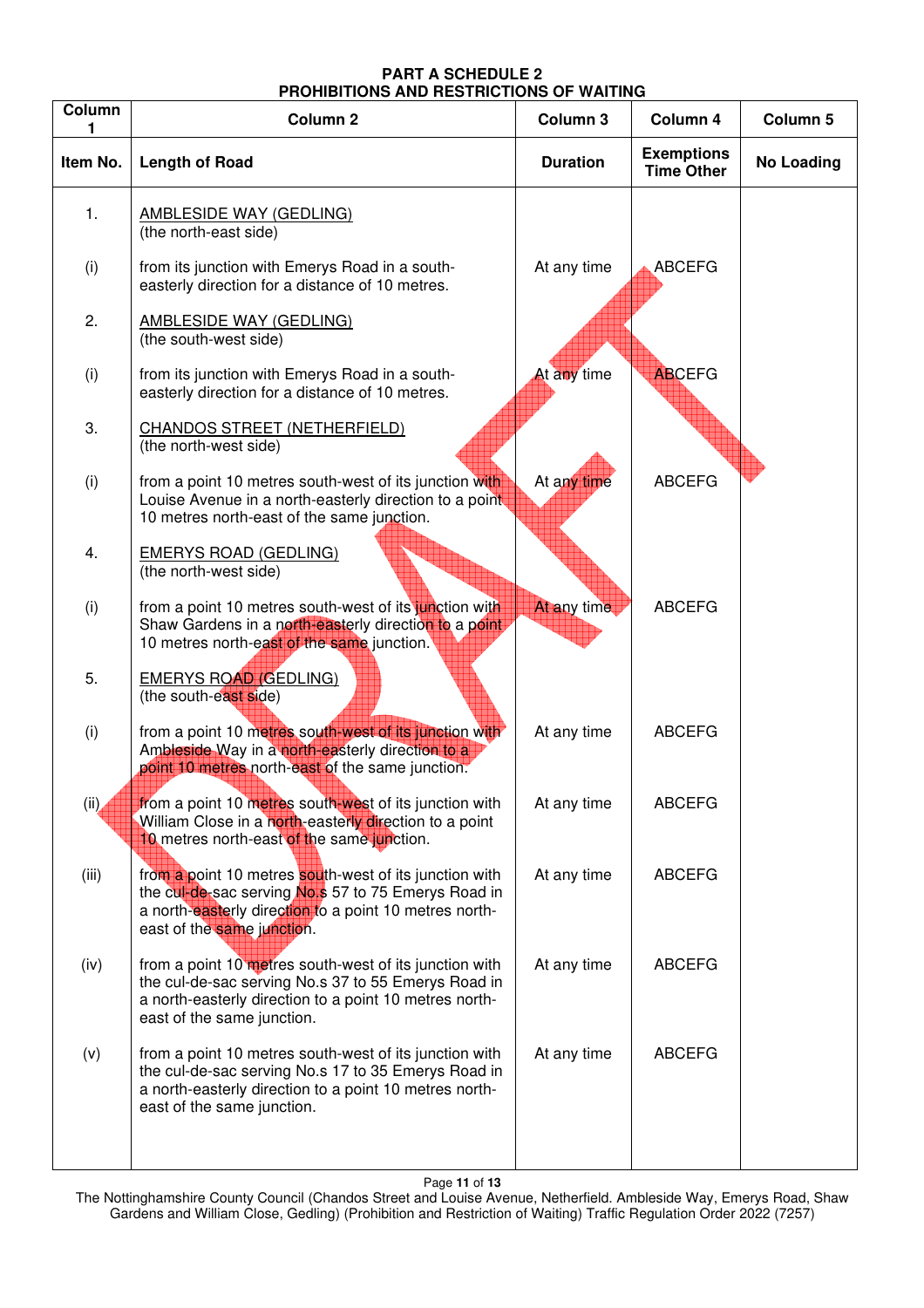| (vi) | from a point 10 metres south-west of its junction with<br>the cul-de-sac serving No.s 7 to 15a Emerys Road in | At any time | <b>ABCEFG</b> |  |
|------|---------------------------------------------------------------------------------------------------------------|-------------|---------------|--|
|      | a north-easterly direction to a point 10 metres north-<br>east of the same junction.                          |             |               |  |
| 6.   | <b>LOUISE AVENUE (NETHERFIELD)</b><br>(the north-east side)                                                   |             |               |  |
| (i)  | from its junction with Chandos Street in a north-<br>westerly direction for a distance of 10 metres.          | At any time | <b>ABCEFG</b> |  |
| 7.   | <b>LOUISE AVENUE (NETHERFIELD)</b><br>(the south-west side)                                                   |             |               |  |
| (i)  | from its junction with Chandos Street in a north-<br>westerly direction for a distance of 10 metres.          | At any time | <b>ABCEFG</b> |  |
| 8.   | <b>SHAW GARDENS (GEDLING)</b><br>(the north-east side)                                                        |             |               |  |
| (i)  | from its junction with Emerys Road in a north-<br>westerly direction for a distance of 10 metres.             | At any time | <b>ABCEFG</b> |  |
| 9.   | <b>SHAW GARDENS (GEDLING)</b><br>(the south-west side)                                                        |             |               |  |
| (i)  | from its junction with Emerys Road in a north-<br>westerly direction for a distance of 10 metres.             | At any time | <b>ABCEFG</b> |  |
| 10.  | <b>WILLIAM CLOSE (GEDLING)</b><br>(the north-east side)                                                       |             |               |  |
| (i)  | from its junction with Emerys Road in a south-<br>easterly direction for a distance of 10 metres.             | At any time | <b>ABCEFG</b> |  |
| 11.  | <b>WILLIAM CLOSE (GEDLING)</b><br>(the south-west side)                                                       |             |               |  |
| (i)  | from its junction with Emerys Road in a south-<br>easterly direction for a distance of 10 metres.             | At any time | <b>ABCEFG</b> |  |
|      |                                                                                                               |             |               |  |
|      |                                                                                                               |             |               |  |
|      |                                                                                                               |             |               |  |
|      |                                                                                                               |             |               |  |
|      |                                                                                                               |             |               |  |

Page **12** of **13**